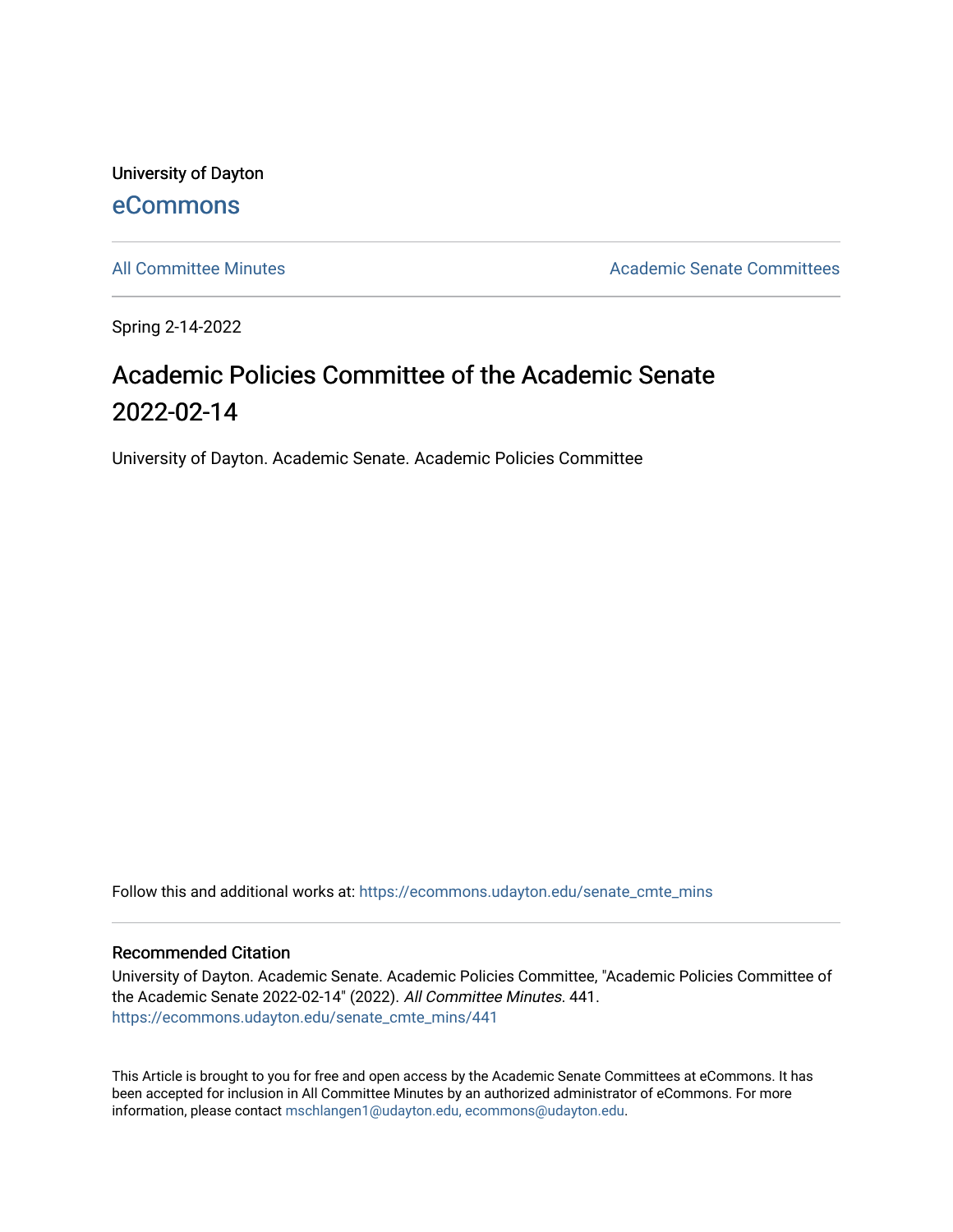**Approved APC Minutes February 14, 2022** 

**Committee Members: Phil Anloague (ex officio)**; **Philip Appiah-Kubi**; **Deb Bickford (ex officio)**; **Laurel Bird;** Jenna Borrelli; **Art Busch; Alison Carr-Chellman**; Trevor Collier; **Jennifer Dalt**on; **Neomi DeAnda (chair)**; Greg Elvers; Harold Merriman; **Jason Pierce;** Dan Reyes; **Sarah Webber (those present are bolded)**

Guests: **Elizabeth Mackay, Michelle Pautz, Judy Owen**

- 1. Review [minutes from January 31, 2022.](https://docs.google.com/document/d/1r6D8sD7EMHi_vOdIut0HurbndWvLGJxW/edit)
	- a. approved as is
- 2. CAP 5 year review
	- a. Humanities Commons Report is found [here](https://docs.google.com/document/d/140dN0bNju_a3ciZmvzb6w-ihlxdhD4SC/edit?usp=sharing&ouid=102422338508736516280&rtpof=true&sd=true)
	- b. Elizabeth drew on the APC's document for her work
		- i. big questions include
			- 1. barriers to HC moving forward– she started with this question
			- 2. values of humanistic inquiry
			- 3. emphasizes diversity learning
		- ii. HC forms the ethos for CAP
		- iii. she would like feedback on the report
		- iv. questions:
			- 1. what about issues related to the arts immersion?
				- a. the pandemic has exacerbated what was a growing budget crisis at the university.
				- b. humanities commons making the shift from the College to the CAP Office resulted in losing the funding
				- c. the arts immersion is important to the integration of knowledge in the HC
				- d. Liz is hoping that this will be able to be done with more intentionality in the future, with some financial support to get students out of the UD campus and into the arts community in greater Dayton
				- e. the arts immersion costs \$15,000 \$20,000 per year, with half coming from the President's Office, a quarter coming from the Provost's Office. The funding is not in place for the immediate future
			- 2. what happens if the funding doesn't come back in the next 2-3 years?
				- a. there had been discussion around reducing the number of students attending the arts immersion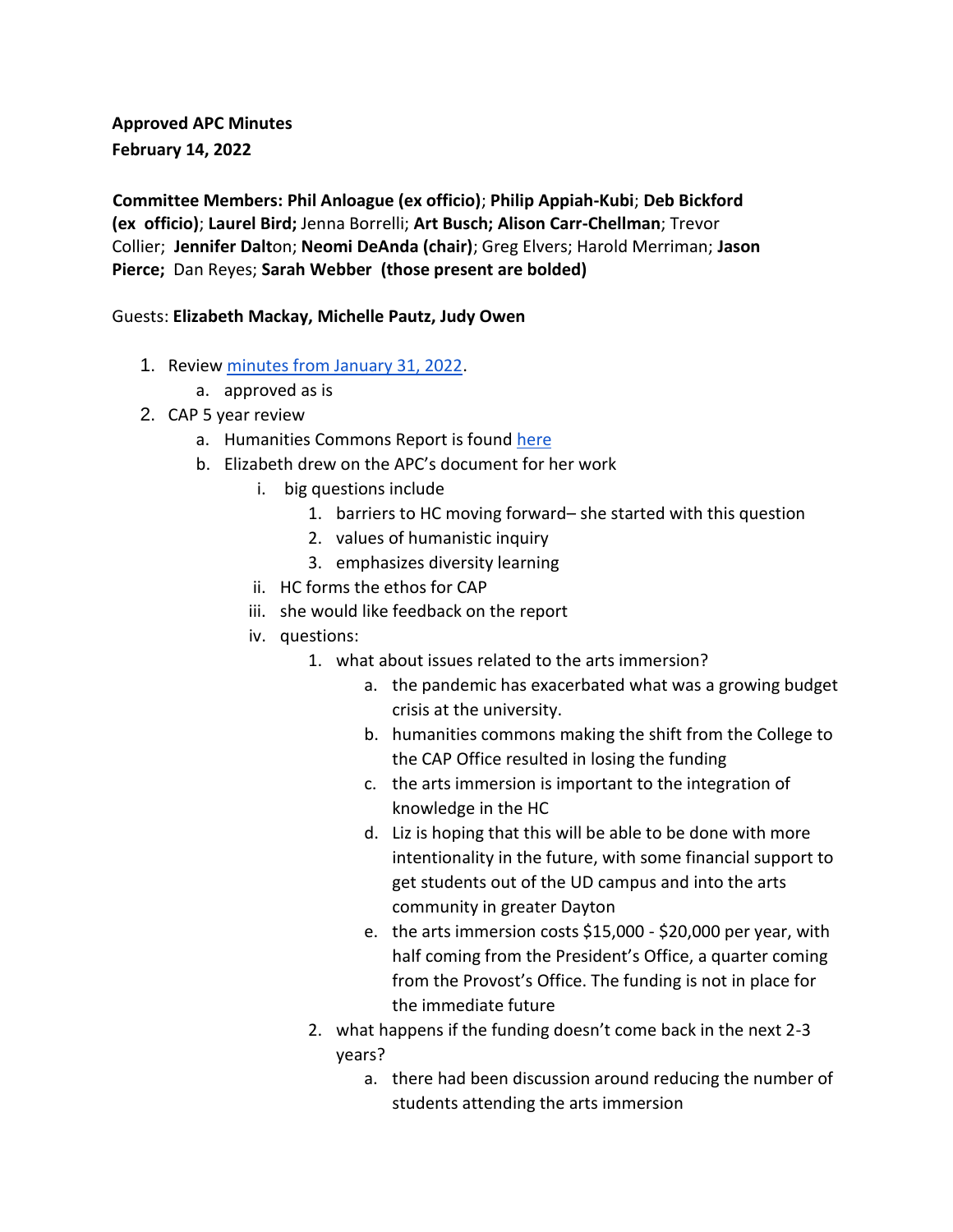- b. those conversations started around January 2020
- c. they had partnered with the Dayton Peace Prize to do an online zoom for students; it was fairly well attended, by students in ASI 120 (first year CORE course). It is about 100- 150 students
- d. faculty from UD contributed effectively to the work of the panel, and we couldn't offer honoraria to either the founder of the honorary peace prize or to the faculty.
- e. it is difficult to bring students together, especially in the Spring, post PATH events.
- f. Neomi noted that it is difficult to change the REL 103 course every year to fit into the new topic for the arts immersion.
- 3. The new arts center will have as its charge to host groups on campus from the community– there could be discussion about how the Arts Center could be a space where this component of the HC could be realized. Also, perhaps on campus resources including our own arts areas in helping students to experience an arts immersion
- 4. there is an arts live series of events we host on campus– they might be brought into play for bringing experiential learning into the Humanities Commons
- v. do we need to be making changes to DOC 2010-04? Neomi poses this as a possibility and one that we will return to.
- c. Oral Communication
	- i. Phil noted at the top of page 2, there is a statement that "most students successfully pass the course and a significant number choose communication"-- is there a way to be more specific in this?
	- ii. on page 3, third bullet point, what does "consider audience" mean? Can this be elaborated upon?
	- iii. in the fifth bullet on the third page, considering how skills in CMM 100 can be applied to other courses, they can also be applied beyond the classroom, in their residential experience and beyond. Co-curricular experiences can benefit from what they learn.
	- iv. will there be recommendations offered in the future?
- 3. Sarah will be chairing the meeting next week, since Neomi cannot be here.
- 4. Charge for APC on Student Evaluation of Teaching
	- a. the APC is supposed to draft a SET policy in collaboration with FAC (see below)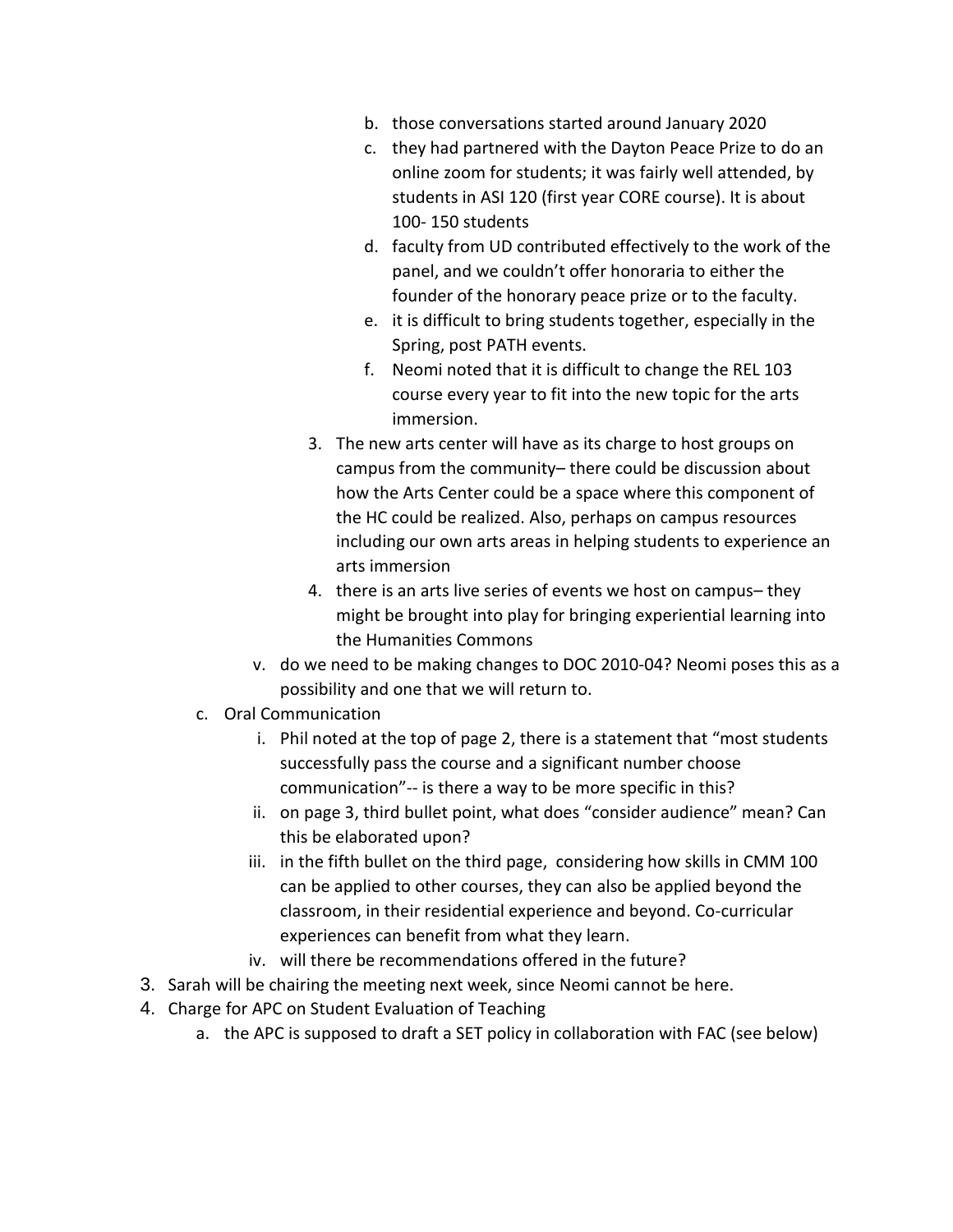## **Charge to the APC**

## **February 11, 2022**

Regarding: Drafting a New University Policy for the Administration of Student Evaluation of Teaching (SET).

ECAS requests the APC create a new policy for the administration of SET to undergraduate and graduate students. This policy should incorporate the recommendations of the SAPC reports [\(SAPC USE OF SET DRAFT POLICY](https://docs.google.com/document/d/1gn5f_7b62W0iTQSeWEMbdbBMFbChyOmP/edit?usp=sharing&ouid=114374222774523335638&rtpof=true&sd=true) Report and [SAPC ADMIN OF SET POLICY](https://docs.google.com/document/d/1qlrsVA5rXwRa12CIRThOKoUo9WHMd_vr/edit?usp=sharing&ouid=114374222774523335638&rtpof=true&sd=true) submitted to ECAS on 28 January 2022**)** and the [SET and Classroom Climate Task Force Report.](https://docs.google.com/document/d/17Q7jxT-yR22Fh7ZUhqPHlVR7F1GMMBx4YKAhWsXY5ls/edit?usp=sharing) The new policy would replace all of the existing policies on the administration of SET. This would be a stand alone policy that would be reviewed on a regular basis (determined by APC recommendation).

This charge is a joint charge with FAC. FAC will identify and update SET policies related to faculty evaluation. A combined [database of SET documents](https://docs.google.com/spreadsheets/d/1eHxWGsjOHM7uqrhFT24f4xW7uA2ypZl7rqKI8F2lxPk/edit?usp=sharing) has been created for both Senate groups to reference. Additional documents may be added to this database. ECAS requests that working documents and drafts be shared with FAC so as not to overlap efforts.

Expected Consultation: SAPC reports on SET, FAC, ECAS, IBRAC, and Academic Senate.

Existing policies that include sections that relate to student evaluation of teaching include but are not limited to:

- **DOC 2014-02. Proposal for a New Student Evaluation of Teaching Instrument and Delivery Method** (approved February 14, 2014)
- **DOC-2012-03 Recommendations for Revision to the Process for Student Evaluation of Teaching** (approved March 16, 2012)
- **DOC-2004-08 Use of Student Evaluations in Judging Teaching Effectiveness** (approved December 3, 2004)
- **DOC-2000-01 Directions for Completing Student Assessment of Instruction--Report of Results of Students Assessment of Instruction** (February 18, 2000; Effective March 1, 2000)